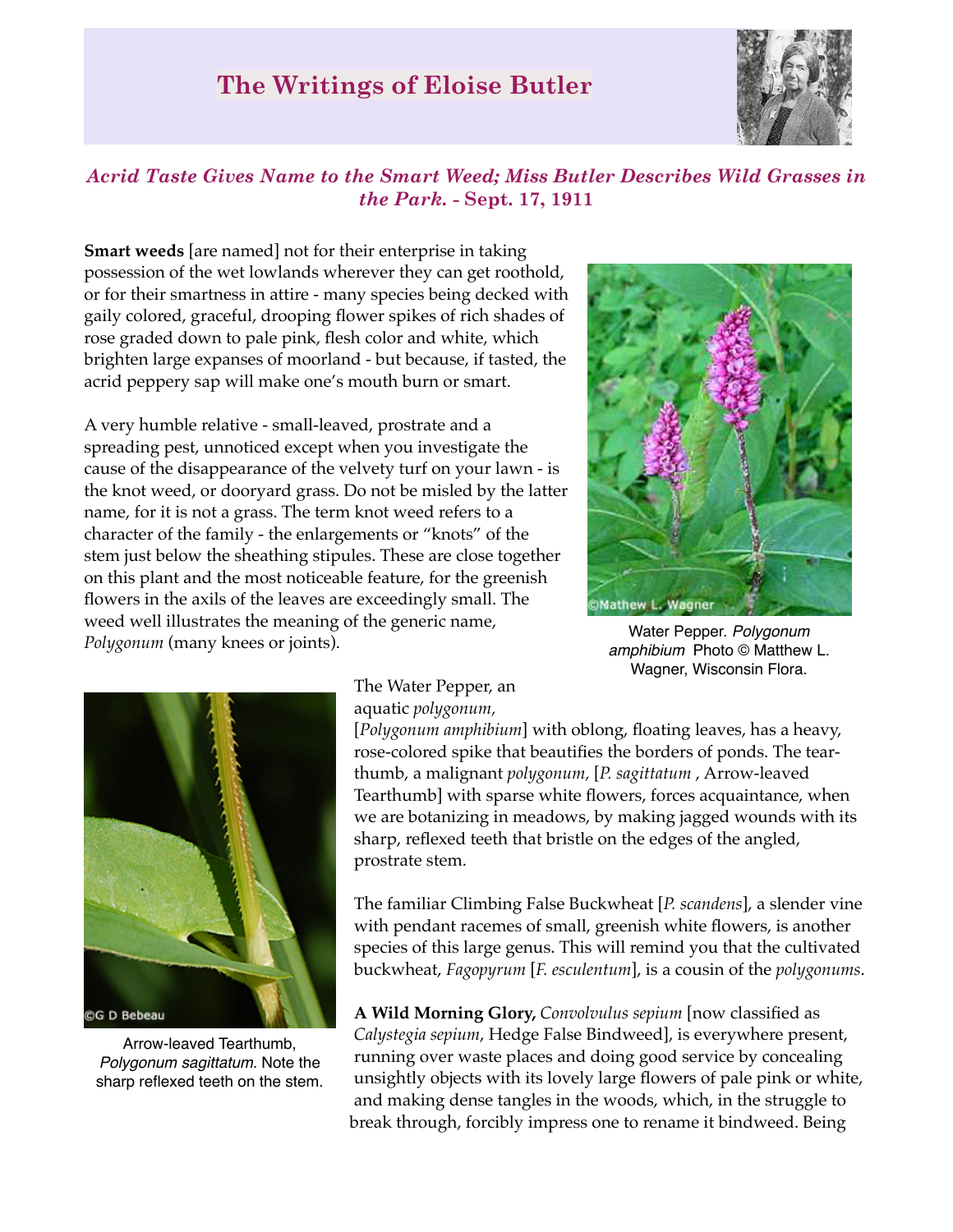common and a weed, it is not properly appreciated. It might be improved and varied by cultivation, and it would outrank its relative, the tame morning glory, *Ipomaea*, as a porch vine, for it is a perennial and can always be depended upon to furnish shade. A certain piazza in Nova Scotia, decorated with a long established specimen of bindweed, is admired by all who see it.



White Turtlehead, *Chelone glabra*

**A turtle takes a daily sunning** on a rock in the little pond in the wild garden. His tail held stiffly erect suggested to someone a marlingspike, the tool that is associated with a boatswain. Accordingly the turtle was dubbed Bos'n,



Hedge False Bindweed, *Calystegia sepium*

and a little one that has lately appeared, Bos'nette. Very appropriately, a plant with white-flowered spikes, named *Chelone* (turtle) [*C. glabra*, Turtlehead] graces the sides of the same pond. It is easy to understand how the name turtlehead was applied to this plant growing in the damp places that turtles frequent, when one has an opportunity to compare the lips of the animal with those of the flower.

**Who has not seen a tall,** stout weed with a long dense spike of sweet-scented flowers with rather large, deflexed, yellow petals?

But how many take the trouble to know its name, *Oenothera biennis*, or Common Evening Primrose? The flowers are succeeded by stiff, four-valved pods splitting at the top, from which the seeds are threshed out by the wind. The seeds that sprout will form a rosette lying flat on the ground and made up of row upon row of oblong leaves narrowed at the base and becoming shorter and shorter above and towards the center - a fine example of one of the methods of preventing overshading.



Evening Primrose, *Oenothera biennis.*

The rosette has varied autumnal tints and survives the winter to form, from a central bud, an erect flowering stalk that often branches like a candelabra, and completes its course when the seed is ripened. Such plants are biennials like many garden vegetables, cabbage, beet, etc. In flower, this weed decorates the roadside.

Some native *oenotheras* are prized ornamental plants, particularly *O. fruticosa* (Sundrops) [Narrowleaf Evening Primrose], a low perennial of easy cultivation and with bright yellow, profuse blooms.



Narrowleaf Evening Primrose, *Oenothera fruticosa.* Photo Robert H. Mohlenbrock, USDA-NRCS Plants Database.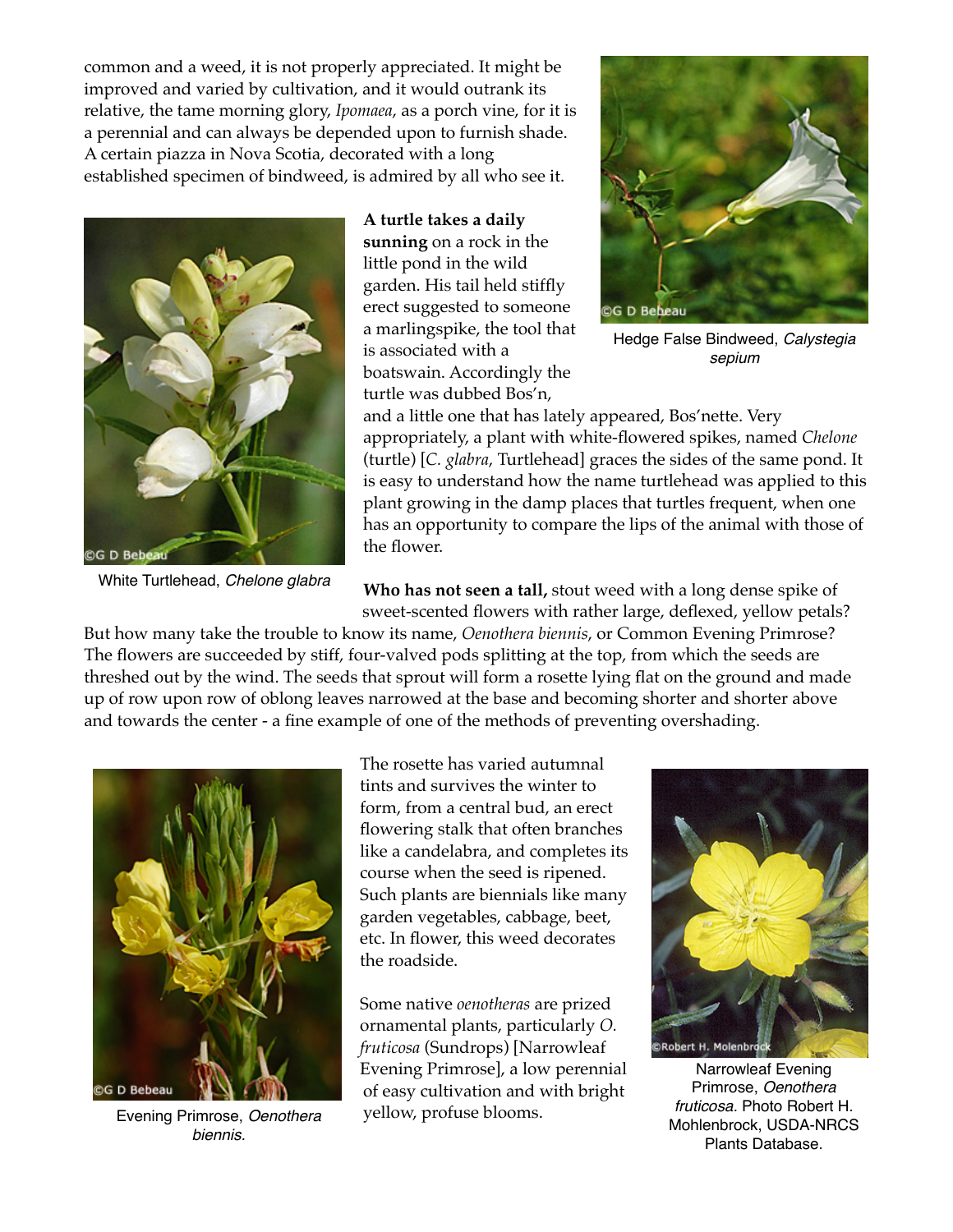**The season must not go by without** some attention to the ferns. The dearly loved shade or vernal plants flower and disappear when the trees are fully leaved. Then we find but few plants in bloom in the woods, and most of our pleasure in woodland walks, aside from the trees, comes from observing the fungi and the ferns. These do not usually need strong sunlight for their development. The attractiveness of ferns is wholly due to their foliage. The leaves or fronds of restful green, and usually finely dissected, are types of delicacy and grace. Justly popular is our one species of maidenhair fern, that favorably compares with the exotic forms cultivated in greenhouses.

**Maidenhair ferns** [*Adiatum pedatum*] are characterized by dark, polished leafstalks, and branched leaves of many pinnules with marginal spore cases protected by little inturned teeth. Groups of these ferns in the wild garden have fronds that are fully three feet high and that measure eighteen inches across.



Maidenhair fern, *Adiatum pedatum*. Note the dark polished leaf stalks.



Shelf, or bracket, mushroom on an Ohio Buckeye.

## **The shelf-like mushrooms found**

**on stumps and trees** may be called bracket fungi. Some of the woody forms are used for brackets in summer cottages and are often etched with fanciful designs. Many of these fungi belong to the genus *Polyporus* (many pored). The under surface of the bracket is studded with minute pores - the terminations of tubes which are lined with spores. Such fungi are hurtful to trees. Through a fissure in the bark the spores gain entrance, germinate, and form a network of fibers that prey upon the wood. The bracket grows out from these threads and is the fruit of the plant. Some of the softer brackets are edible when young, among them the sulphur polyporus [*Laetiporus sulphureus*]. This fungus, as one would infer from the name, is bright yellow in color. *Polyporus betulinus* [now classified *Piptoporus betulinus*] particularly affects birches. It is dull gray, while other species are a rich, red brown. Sometimes the bracket fungi assume strange shapes. Some have

been found that resemble the head of Napoleon. Some species are phosphorescent and light up the dusky woodland with a ghostly glow that makes the bones of the timorous quake.

## **This was printed at the beginning of the text:**

The 100 beautiful photographs, many of them colored by hand, illustrating the wild garden in Glenwood Park and the native flowers of Minnesota growing therein, exhibited by Miss Mary K. Meeker at the state fair, may be seen hereafter on application at the public library. For the remainder of the season Miss Butler will conduct parties through the wild garden according to appointments by telephone, Phone, N. W. Colfax 1689.

The text of this article, along with photos by Mary Meeker of Wild Morning Glory, Evening Primrose, Smartweed and the Sulphur Polyporus, was published on Sunday September 17, 1911 in the *Sunday Minneapolis Tribune*. It was one of a series of weekly articles Eloise Butler published in 1911 to help acquaint the public with her newly established Wild Botanic Garden in Glenwood Park Some of the plants she discusses are extant in the Garden today. In brackets within the text, and in the notes, have